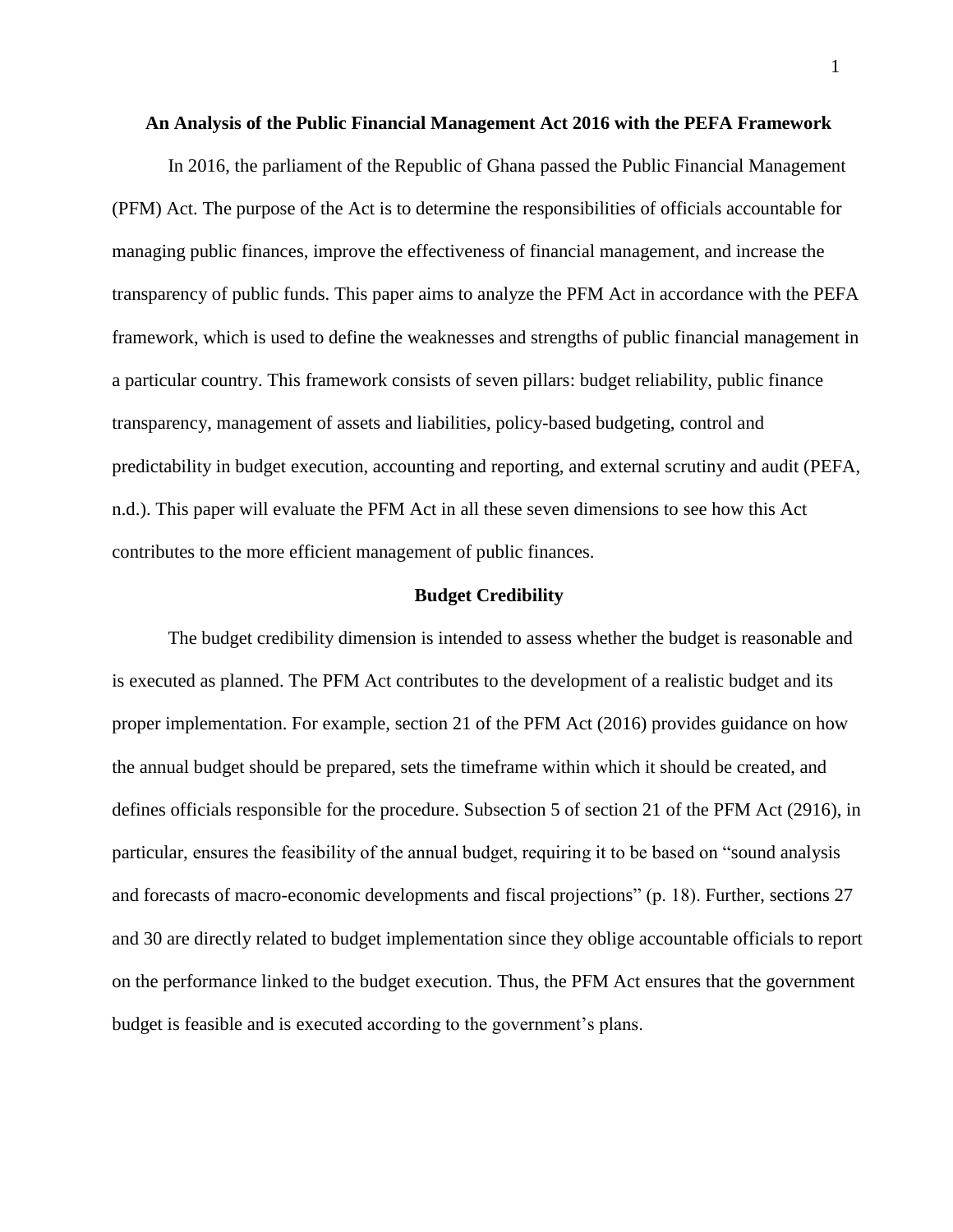## **Transparency of Public Finances**

This dimension refers to the quality and accessibility of public financial information. It assesses whether the government provides data about its revenues and expenditures, performs a comprehensive budget classification, and publishes its budget and fiscal documentation (PEFA, n.d.). The PFM Act makes a significant contribution to the transparency of public financial information. In particular, section 21(5) is concerned with the comprehensiveness of budget documentation. It provides a list of details that should be included in this documentation, for example, the government's capital and recurrent expenditures, tax expenditures, etc. In addition, the PFM Act (2016) improves the transparency of financial information because it requires officials to report all sources of funding when disclosing the budget execution. Thus, this Act is likely to decrease Ghana's performance in the dimension of the transparency of public finances.

#### **Management of Assets and Liabilities**

This pillar is linked to the government's assets and debts. It evaluates whether the government identifies fiscal risks, records and manages assets, and plans, approves, and monitors debts and guarantees (PEFA, n.d.). The PFM Act (2016) provides comprehensive guidelines related to the government's asset and debt management. For example, section 52 appoints the Principal Spending Officer accountable for managing, controlling, and recording assets. Section 54 states that the Public Debt Management Office should be responsible for managing debts and assessing fiscal risks. Sections 55-78 regulate various aspects of debt management, ranging from defining borrowing purposes to planning and reporting debts. Given the comprehensiveness of areas of asset and debt management, one can conclude that the enforcement of the PFM Act may help Ghana to score high in this dimension of the PEFA framework.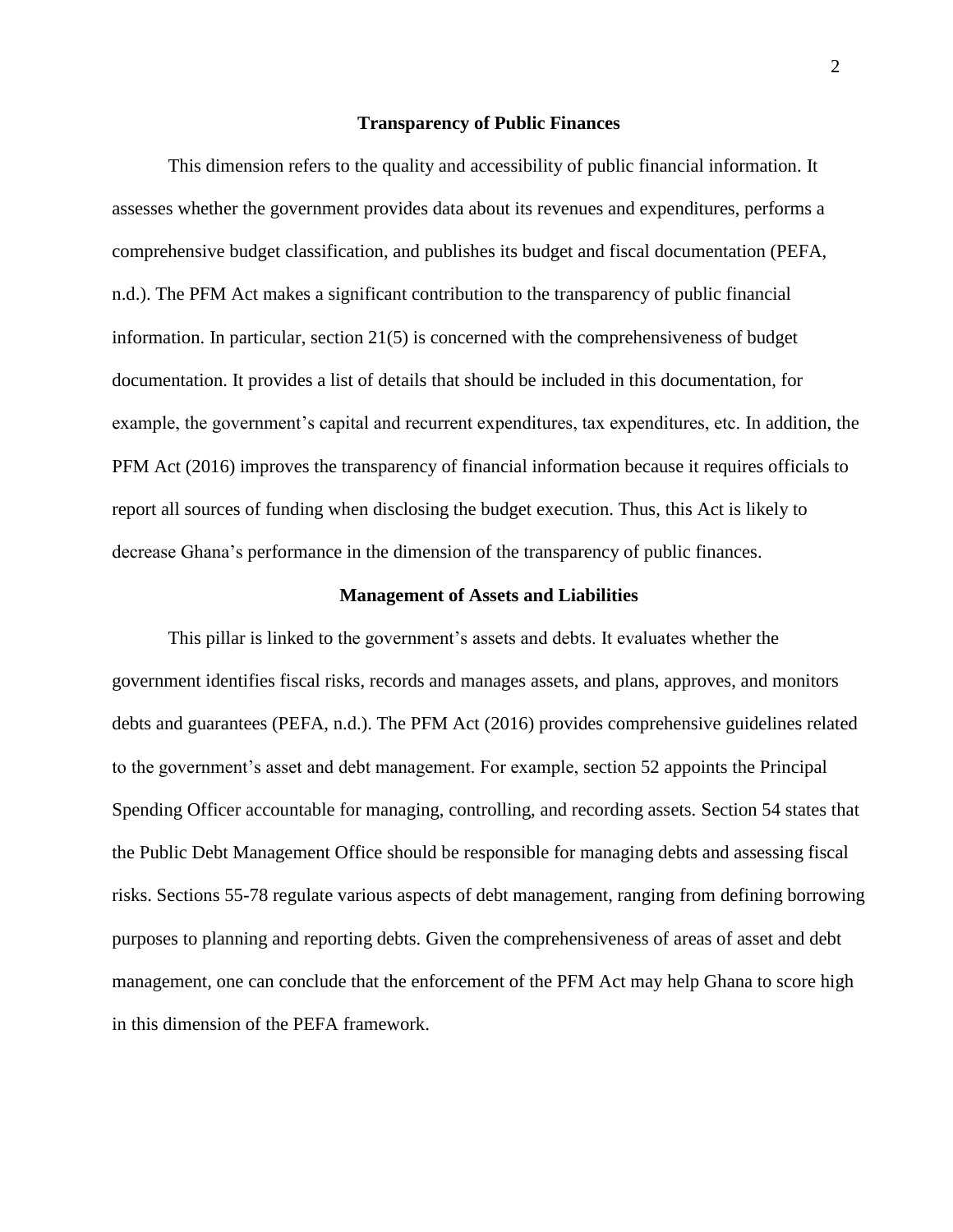#### **Policy-Based Budgeting**

This element of the PEFA framework is concerned with the way the government's budget and fiscal strategy are prepared. These documents should be developed with regard to the government's strategic plans, fiscal policies, and proper macroeconomic and financial forecasts (PEFA, n.d.). The PFM Act (2016) provides a legal framework to help the government of Ghana meet this PEFA requirement. In particular, the Act stipulates that the Fiscal Strategy Document should include an updated macroeconomic and fiscal projection aligned with the country's economic policies. In addition, the government's annual budget should be based on a range of forecasts, which include revenues, macroeconomic developments, economic trends, and cash flows. Furthermore, section 15 requires the Fiscal Strategy Document to include the medium-term fiscal planning, which is also necessary to follow the PEFA guidelines. Thus, the PFM Act is intended to help Ghana ensure that its public financial management aligns with its fiscal policies and economic forecasts.

#### **Control and Predictability in Budget Implementation**

This dimension is related to the efficiency of budget implementation. It involves such aspects as collecting and reporting government revenues, managing public servants' payroll, procurement management, and internal audit (PEFA, n.d.). Regarding this pillar, section 47 of the PFM Act (2016) regulates how government funds are collected, deposited, and retained. In terms of procurement management, the PFM Act's section 96 specifies offenses that can be committed by individuals employed in this field and penalties for such offenses. With regard to an internal audit, section 7 appoints the Principal Spending Officer responsible for this procedure, and section 83 outlines how the process of the internal audit should be performed. Overall, the PFM Act establishes a thorough system of internal control to make sure that the budget is executed according to the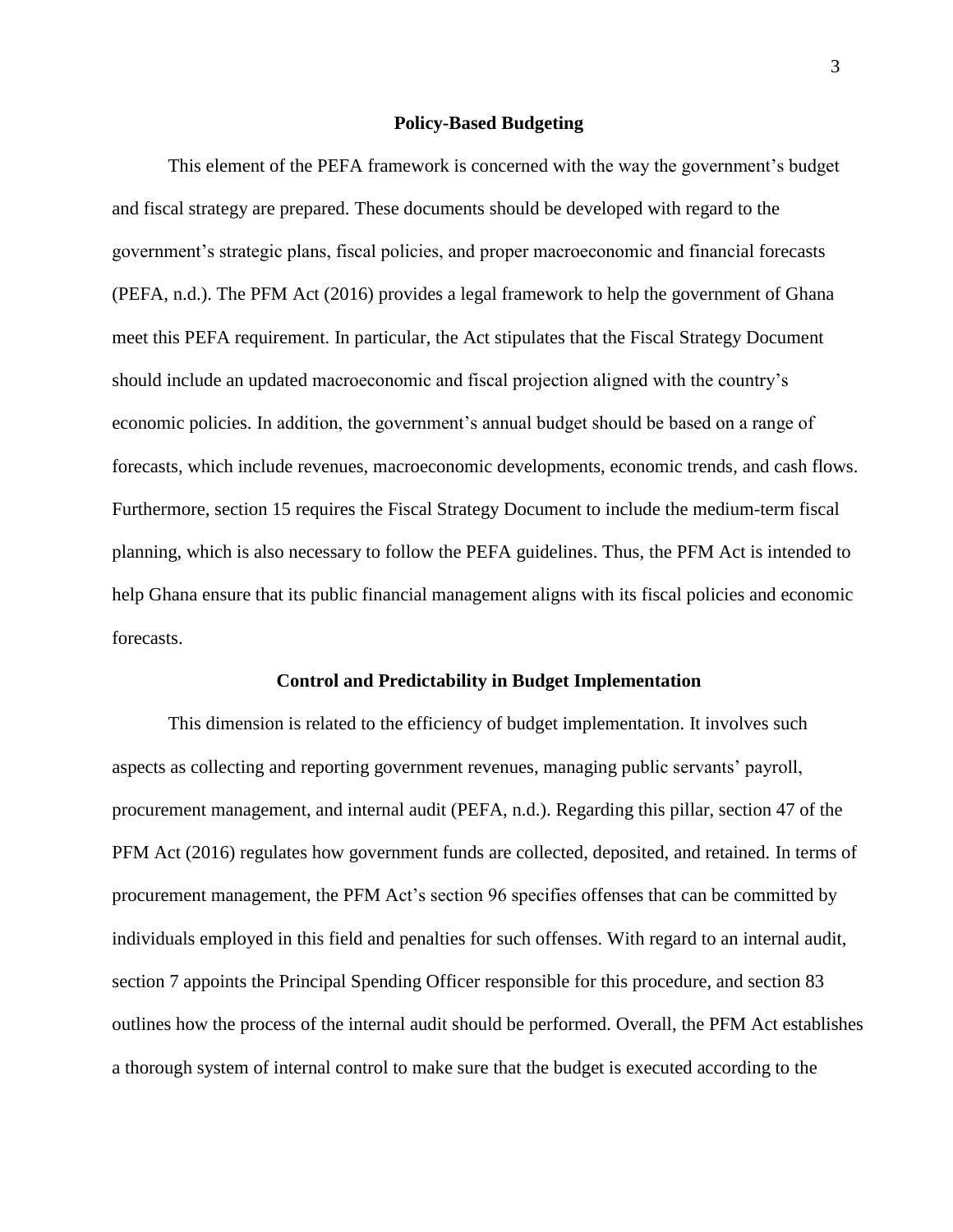plans.

# **Accounting and Reporting**

This dimension is concerned with the quality of financial information generated and disseminated by the government. In particular, it assesses the integrity of financial information and a variety of financial reports (PEFA, n.d.). The PFM Act (2016) ensures financial data integrity by requiring the responsible officials to keep accounts aligned with general accounting principles and submit them in a timely manner, as stipulated by section 42. Section 43 requires annual and other necessary reports to be submitted within the set timeframe, which ensures that the important financial information is delivered at an appropriate time for decision-making. Further, sections 79- 82 regulate different types of accounts, providing guidelines about the submission deadlines, responsible officials, the content of accounts, as well as the possibility of introducing changes to the accounting system. Thus, the PFM Act outlines principles and requirements necessary for the government of Ghana to ensure the integrity, timeliness, and comprehensiveness of its financial reporting.

## **External Audit**

This dimension assesses whether public finances are reviewed by an external auditor. In addition, it evaluates whether the government follows the recommendations given to it after an external audit to ensure the improvement of any legal issues (PEFA, n.d.). Under section 84 of the PFM Act (2016), external audit is the duty of the Auditor-General. It should be conducted within six months after a financial year ends. Further, section 85 specifies that a Principal Spending Officer is accountable for reporting on the implemented recommendations given after the external audit.

# **Conclusion**

To sum up, the PFM Act of 2016 is intended to improve the Ghanaian government's public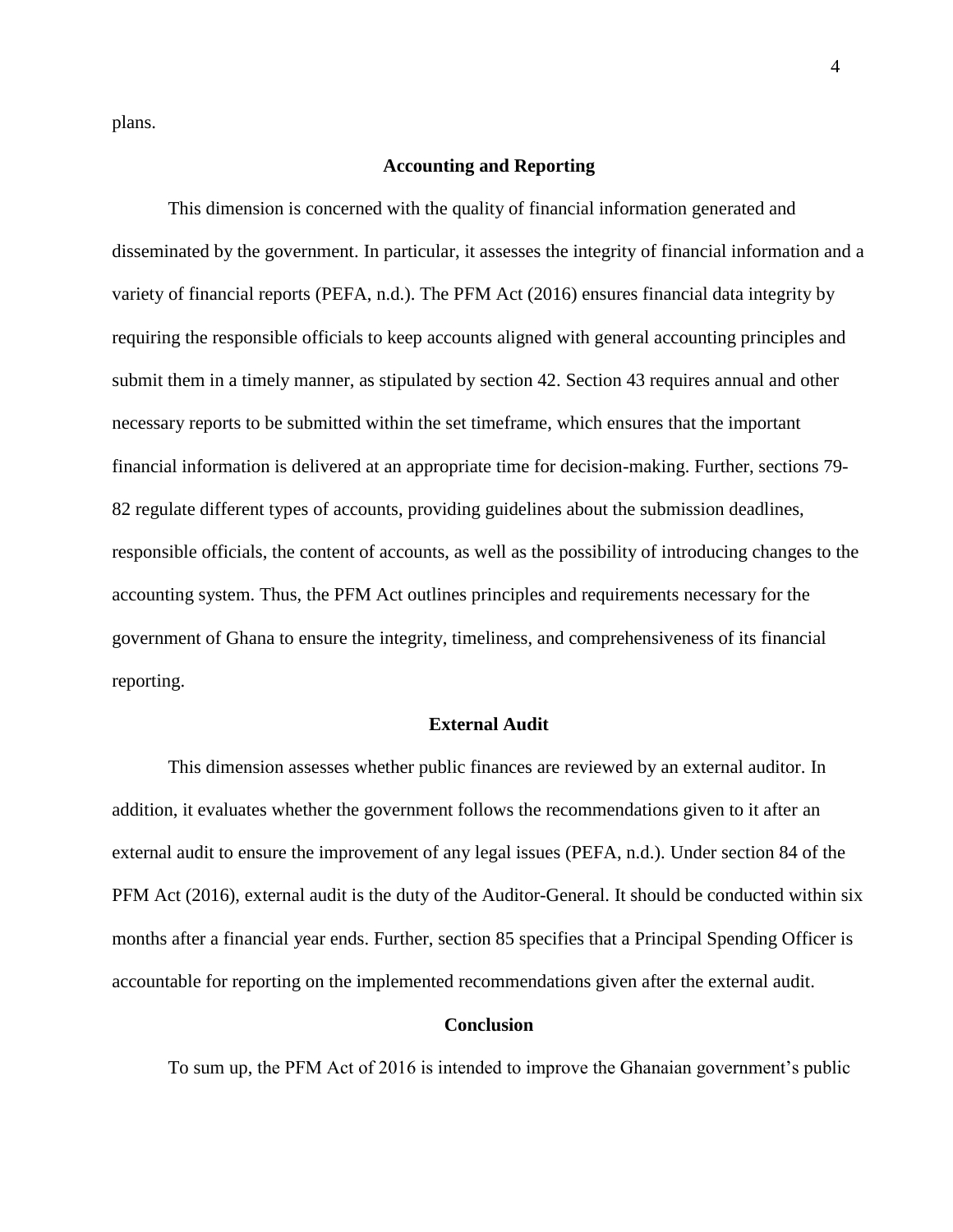financial management by including clauses aimed at improving its performance in all seven dimensions of the PEFA framework. The Act regulates the management of revenues and expenditures, provides guidelines for accounting for funds and audit results and assigns duties and responsibilities. One may conclude that if the PFM Act is properly and consistently enforced, it may help the government score high in all the PEFA dimensions.